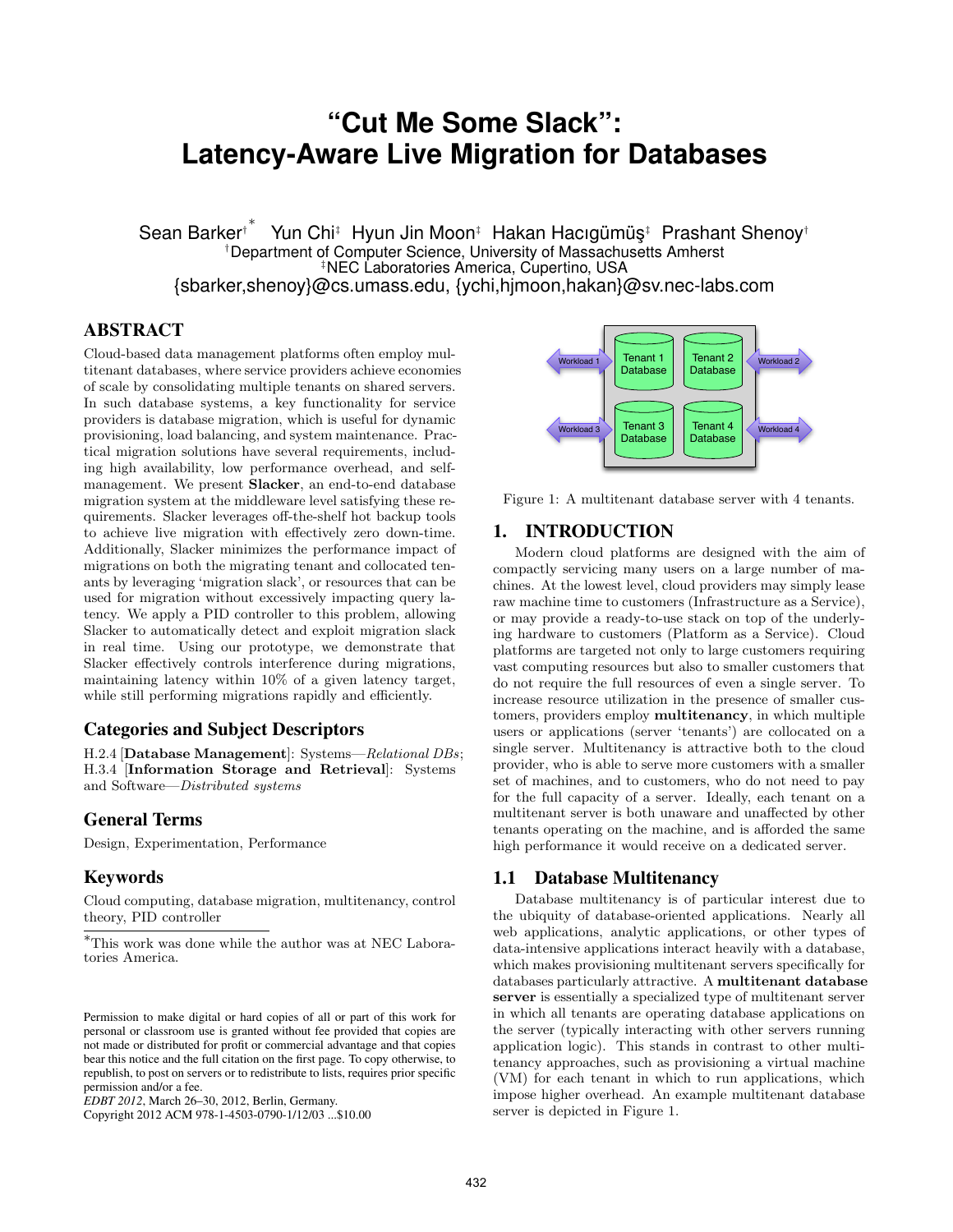

Figure 2: SLA violations due to dynamic workloads: (a) a stable multitenant database server, (b) a tenant's workload changes, and (c) the server becomes overloaded.

## 1.2 Service Level Agreements

Database multitenancy introduces its own challenges. In order to maximize profits, providers wish to pack many tenants onto each server. On the other hand, tenants wish to be guaranteed a certain level of performance, typically as specified by service level agreements (SLAs). An SLA may specify metrics of guaranteed service, such as system uptime and query latency. From the service provider point of view, these competing goals (packing many tenants and satisfying the SLAs) must be balanced against each other given the resources of the multitenant server.

Each tenant database imposes a resource footprint, consisting both of data (e.g., the size of the database) as well as a workload (e.g., queries per second). The resource footprint of each tenant is dynamic — data may be added or deleted, and the amount of load imposed by the tenant may change over time. This can lead to resource hotspots such as shown in Figure 2, where a previously stable server becomes overloaded and begins incurring SLA violations. Such a situation is undesirable both to the provider (who pays a monetary penalty) and to the tenant (who experiences unacceptable performance degradation). Additionally, it is important to note that violations may occur not only for the problematic tenant but for other tenants on the server as well, who may begin experiencing problems even they do not have any workload changes themselves. **Expertise to the minimizary costs (e.g., costs for experimental and the state of the state of experimental and the state of experimental and the state of experimental and the state of experimental and the state of the st** 

# 1.3 Database Migration

To prevent a system overload as shown in Figure 2c from happening, a practical solution is to proactively move one or more tenants to another machine, once tenant workload changes are detected (Figure 2b). Such a technique is called database migration, and refers to entirely relocating the tenant to an alternate machine. Database migration can be used not only to alleviate hotspots on a heavily loaded machine but also to consolidate multiple tenants onto a relatively idle server, thereby freeing extra servers that may be shut down or re-purposed for other uses.

However, the benefits of migration come with several costs. Assuming a conventional shared-nothing architecture [10] (in which each machine has one or more dedicated disks), the unavoidable cost is that of copying the tenant's data to the target machine. In addition, migration has other costs such as SLA-related costs (e.g., SLA penalty due to system downtime and unacceptable query latency)



Figure 3: A hotspot caused by migration.

Therefore, in order to minimize these costs, a database migration solution must make judicious decisions such as when to migrate, which tenant to migrate, where to migrate, and finally how to migrate. In this paper, we focus on the final question: how to migrate databases in an efficient way.

We believe a practical migration solution for multitenant database systems should achieve the following objectives:

- Zero System Downtime. If the migration requires shutting down the server before moving it, then all queries routed to the migrating tenant will be either significantly delayed or lost. This is clearly undesirable to the migrating tenant.
- Controlled Tenant Interference. The resource overhead of migration (such as reading from disk, consuming network bandwidth, and processing overhead) may have a negative impact on the rest of the tenants, even if a hotspot did not exist beforehand. This possibility is depicted in Figure 3, in which processing the migration itself creates a hotspot and therefore tenant SLA violations. This impact must be controlled so as to remain within acceptable limits.
- Minimum Human Intervention. The migration should be both fast and automatically managed. Human intervention is both costly and less responsive to changing system conditions during migration than an automated system.

# 1.4 Contributions

In this paper, we present **Slacker**, a system for performing rapid database migrations in such a way that minimizes the costs of migration mentioned above, namely, system downtime, tenant interference, and human intervention. Slacker is a component of our comprehensive data management platform for the cloud, CloudDB [11, 23]. Our primary contributions are fourfold:

1. We present and evaluate a technique for performing live (zero-downtime) database migration using standard database backup tools. While other techniques for live database migration have been proposed [8, 10], our approach is unique in that it operates on off-theshelf database systems using readily available opensource tools. Our approach does not require modifications in the database engine and can be implemented completely outside of a database product.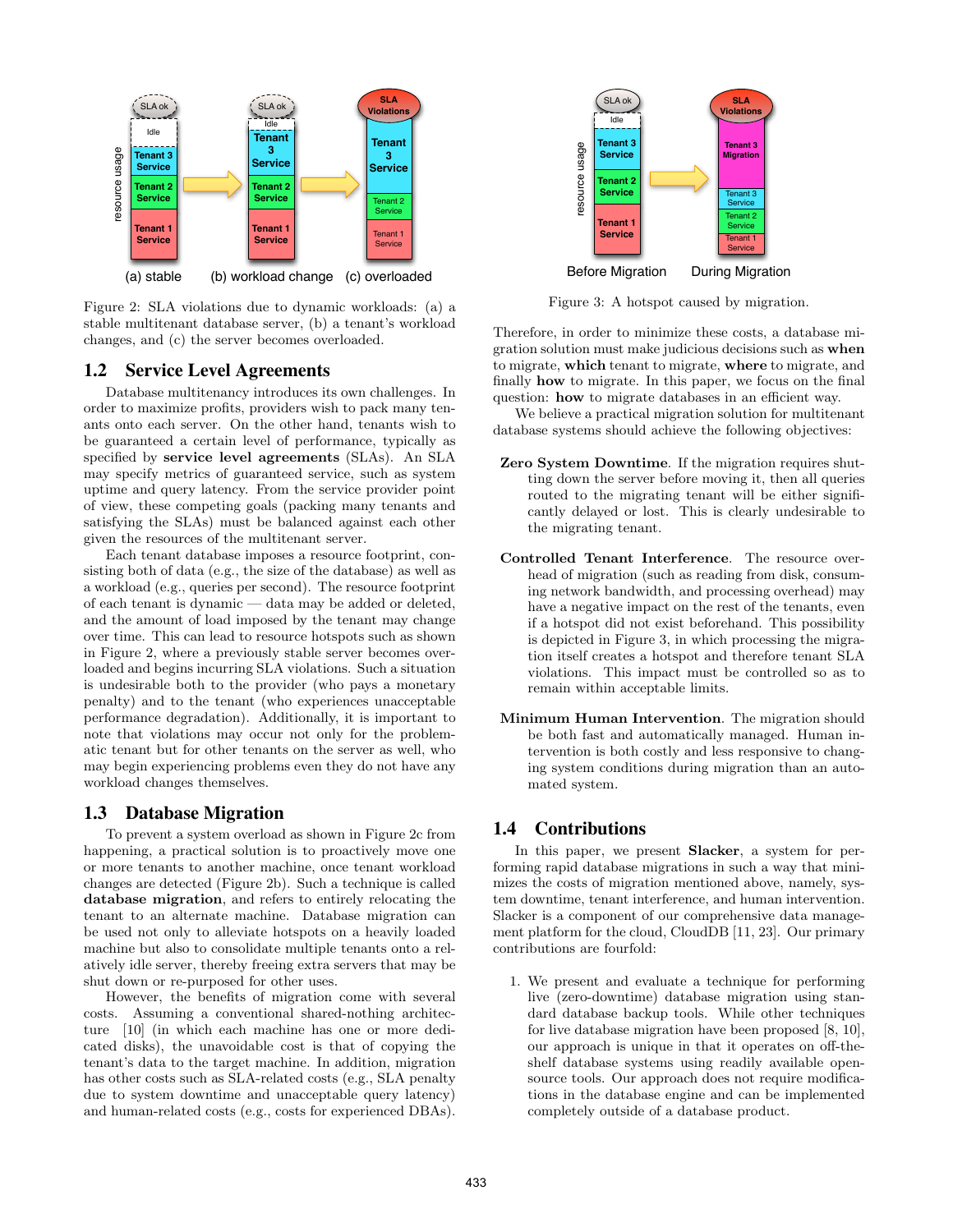- 2. We present the idea of 'migration slack', which refers to resources that can be used for migration without seriously impacting workloads already present on the database server. We demonstrate the existence of this slack and show how it can be used to minimize interference through the use of migration throttling.
- 3. We present an automated algorithm for performing the live migrations in Slacker within available migration slack. Our approach is based on the use of a PID controller and represents a novel application of control theory to this domain. We demonstrate the efficacy of this approach in Slacker and show that it is effective in managing migrations in a wide variety of scenarios.
- 4. We present a full prototype implementation and experimental evaluation of our end-to-end system. We demonstrate that our system maintains database query latencies within 10% of the designated target, while achieving higher overall migration speeds than naive migrations at equivalent latencies.

The rest of the paper is organized as follows. In Section 2, we present the architecture and building blocks in Slacker. In Section 3, we demonstrate the existence of migration slack, and discuss the use of throttling to perform migrations with minimal interference. In Section 4, we apply control theory to the idea of migration slack to present an algorithm for efficiently performing migrations using available slack within the Slacker framework. An evaluation of our approach is presented in Section 5, parameters and natural extensions are discussed in Section 6, related work is summarized in Section 7, and we conclude in Section 8.

## 2. SLACKER ARCHITECTURE

Slacker is implemented as a middleware that sits atop one or more MySQL tenants. Each server running an instance of Slacker operates a single server-wide migration controller that migrates MySQL instances on the server between other servers running Slacker. In addition to migrating existing tenants, the middleware is also responsible for instantiating (or deleting) MySQL instances for new tenants. Each Slacker node operates in an autonomous fashion and only communicates with other nodes for the purpose of migrating tenants. An example Slacker cluster with three nodes is depicted in Figure 4.

#### 2.1 Database Backend

Slacker interacts with MySQL backend databases using InnoDB tables. Our multitenancy model is process-level that is, each tenant collocated on the server is provided a dedicated MySQL daemon listening on a dedicated port. Each tenant has full control over its daemon and is free to create arbitrary databases, tables, and users. Adding a tenant creates a new data directory containing all MySQL data, including table data, logs, and configuration files. Similarly, deleting a tenant simply stops the server process and deletes the tenant's data directory. From Slacker's perspective, each tenant is simply a directory containing all data and a corresponding MySQL process. Slacker is transparent to tenants, who need not be aware of Slacker at all and simply interact directly with their MySQL server on the assigned port.

Our choice of process-level multitenancy rather than a single, consolidated database server (housing all tenants)



Figure 4: The Slacker architecture.

has two primary advantages. The first is increased isolation between tenants, since each database server treats its tenant on a best-effort basis. This prevents situations such as buffer page evictions due to competing workloads — we avoid any situations in which buffer allocations overlap by never overprovisioning memory. The second is ease of engineering, since resources belonging to each tenant are cleanly separated on the server. These advantages come at the cost of modest per-tenant memory overhead and decreased maximum throughput relative to a consolidated DBMS [6]. However, we consider such a tradeoff worthwhile, since the flexibility in database migration is our main focus. We discuss other multitenancy levels in Section 6.

#### 2.2 Tenant Management

Slacker itself is implemented as a Java framework to create, delete, and migrate database tenants. The migration controller on each server monitors all tenants located on the machine and manages any in-progress migrations. Tenants are represented by globally-unique numeric IDs, which are used to issue commands to Slacker (such as 'migrate tenant 5 to server XYZ'). Communication between Slacker migration controllers occurs in a peer-to-peer fashion using a simple format based on Google's protocol buffers [17]. Migrations are performed on-demand by connecting to another control node and initiating the migration of a specific tenant.

For customer applications, communication with a specific tenant database requires only knowledge of the machine on which the tenant is located and the tenant ID, since the database port is a fixed function of the ID. This approach is only problematic after a migration is performed, since the tenant no longer resides on the original server. This issue can be resolved cleanly by issuing an ARP packet advertising a new IP address (as in  $[12]$ ) — in our prototype, we simply resolve the issue by adding a lightweight frontend server that maintains an up-to-date mapping of tenants to servers. Machines issuing queries to a given tenant register with the frontend to receive updates when the tenant migrates.

## 2.3 Migration Framework

Slacker provides two forms of migration. The first is a standard 'stop-and-copy' migration, while the second is a live migration making use of live backup tools. We overview each method below.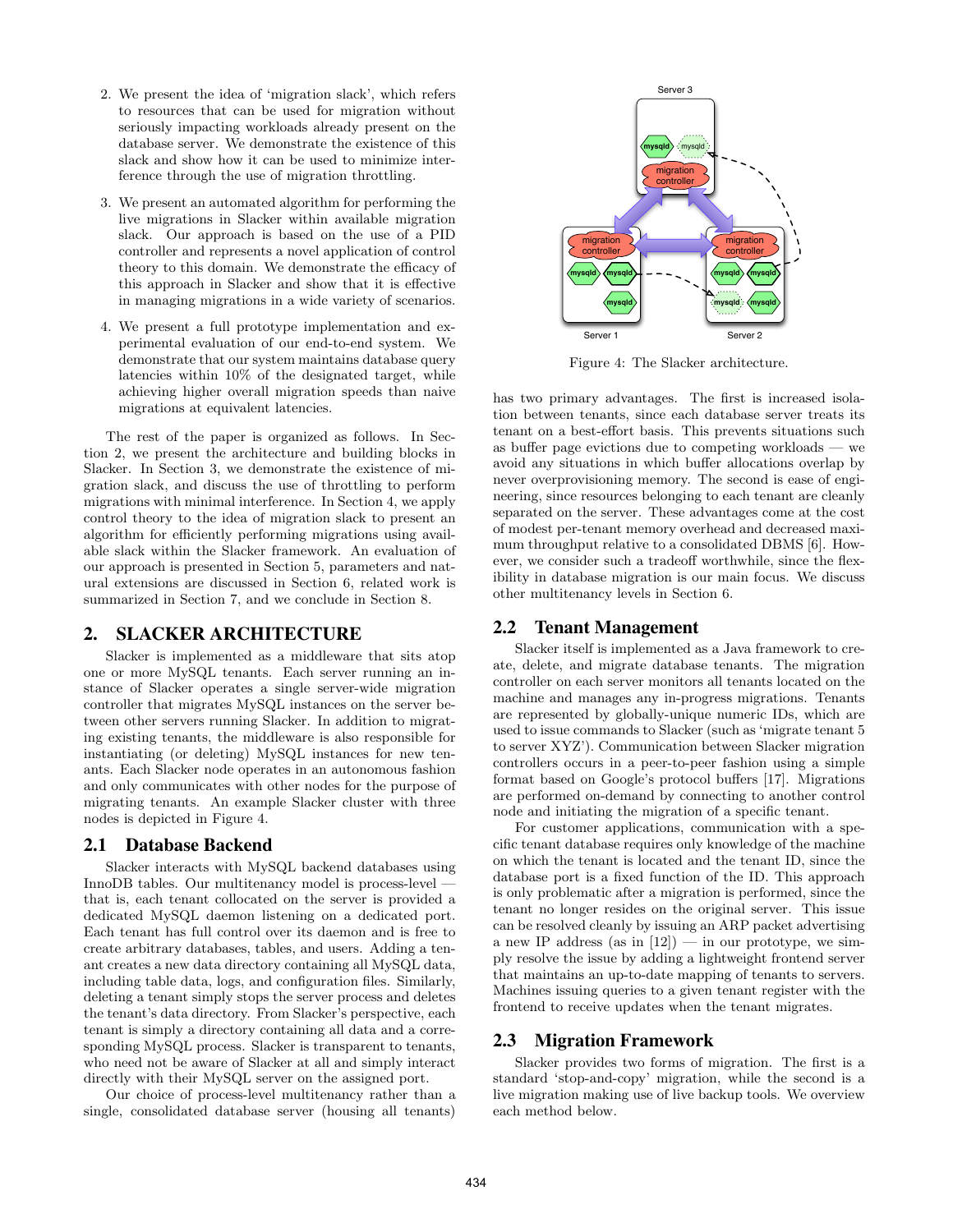# *2.3.1 Stop-and-Copy*

Stop-and-copy is the simplest form of migration, and simply consists of shutting the database server down (or otherwise freezing it, as with a global read lock), copying the data to the target source, and restarting it. For MySQL, one way to do this is by exporting all data with a tool like mysqldump, copying the resulting file, and importing it into the target server. This approach is very slow, however, largely due to the overhead of reimporting the data [9]. In Slacker, we avoid this by taking advantage of per-process multitenancy, which cleanly separates the data files for each tenant. To perform a stop-and-copy, Slacker simply acquires a read lock on the tenant database, performs a file-level copy of the tenant data directory to the target machine, then starts a new MySQL instance on the target server pointing to the copied data directory. Since the data stays in the internal format used by MySQL, no importing or exporting overhead is involved in this approach (the same approach has also been applied at the level of virtual machine disks, such as in [4]). Once the new server is running, it is immediately up-to-date (since no write queries have executed on the source in the meantime) and begins handling the tenant workload, while the source tenant may be deleted.

The obvious downside of stop-and-copy is the downtime resulting from stopping the server. As verified in our own experimentation, the length of this period is proportional to the database size, and during this period, no queries (or at least, no queries that modify the data) may be executed against the database. Due to this serious limitation, we do not further consider the stop-and-copy solution here.

#### *2.3.2 Live Migration*

In comparison with stop-and-copy, live migration performs the migration without interrupting the server, allowing it to continue serving clients while the migrations proceeds. To implement live migration in Slacker, we make use of Percona XtraBackup [25], which is an extended, opensource version of the commercial MySQL Enterprise Backup program. Mainly for the purpose of hot backup, XtraBackup produces a consistent-in-time snapshot of the database without interrupting transaction processing. Slacker leverages this hot backup function to obtain a consistent snapshot for use in starting a new MySQL instance.

Note that while our prototype is specific to MySQL (via XtraBackup), equivalent hot backup functionality exists in most modern databases, such as Tablespace Hot Backup in Oracle and similar functions in Microsoft SQL Server and PostgreSQL. These tools could easily be used to implement Slacker for another DBMS, as our design has minimal requirements of the backup tool besides liveness.

Migration in Slacker is performed in three steps. In the initial snapshot transferring step, Slacker streams the snapshot generated by XtraBackup to the target server onthe-fly, then prepares the snapshot on the target while the source continues to service queries. During preparation, XtraBackup applies crash recovery against the copied data.

Due to the time spent preparing the snapshot, once the target server is running, it may be somewhat behind the still authoritative source server. To handle this, in the *delta* updating step, Slacker applies several 'rounds' of deltas from the source to the target by reading from the MySQL binary query log of the source tenant. Each delta brings the target up-to-date at the point where the delta began executing,

then the subsequent delta handles queries executed during the application of the previous delta.

Once deltas are sufficiently small, in the handover step, a very brief (well under 1 second in all experiments) freezeand-handover is performed in which the source is frozen, the final delta is copied, and the target becomes the new authoritative tenant. It is worth mentioning that XtraBackup can perform its own deltas during snapshotting — our own snapshots are only employed to avoid downtime while the snapshotted tenant is prepared for use on the target server.

Our snapshot-delta-handover approach is similar to the VM migration technique employed in [12], which also discusses some edge cases such as workloads with very high write turnover. Their solutions to these issues equally apply to migrations in Slacker.

In practice, applying deltas usually represents only a very small portion (a few seconds) of the entire migration process. In the following, we focus on the initial snapshot transfer, which is by a large margin the most timeconsuming step in Slacker.

# 3. MIGRATION SLACK

Database servers have a finite amount of resources with which to serve queries. In a multitenant database server, available resources are shared among all tenants on the server. Furthermore, resources must be sufficient for tenants to achieve their SLA guarantees (such as certain percentile latencies; e.g., the 95th percentile of queries has a max latency of 1 second). Assume a physical server has fixed resources R and is servicing  $n$  tenant workloads consuming resources  $T = \{T_1, T_2, \ldots, T_n\}$ . Assume that there exists a resource usage threshold  $R_0$ , where  $R_0 \leq R$ , such that for the server to reliably satisfy its SLA, it must be the case that:

$$
f(T_1, \ldots, T_n) \le R_0,\tag{1}
$$

where  $f()$  is the function that maps the resource usage of all the tenants to the total resource usage.

If this does not hold, then the server is overloaded and will begin incurring SLA violations (resulting in dissatisfied customers and costs to the cloud provider). Migration can be used as a tool for distributing all tenants between servers such that Equation (1) holds. A migration process involving the server (either an incoming or an outgoing tenant) adds an extra workload — largely disk I/O for reading or writing data, but also including processing overhead, network throughput, and so forth. If the server is handling a migration process with corresponding workload  $M$ , then we require the following:

$$
f(T_1, \ldots, T_n, M) \le R_0. \tag{2}
$$

That is, the additional migration process should not bring the server to an overloaded condition.

Finally, given the constant resource allocation  $R_0$  and a set of point-in-time workloads  $T$ , we can define the current **migration slack**  $S$  as the resources we can allocate to migration without incurring violations:

$$
S = \underset{m}{\text{argmax}} \left\{ s.t. \ f(T_1, \dots, T_n, M = m) \le R_0 \right\}. \tag{3}
$$

As a simplified but illustrative example, assume CPU is the critical resource and that CPU usage is additive (i.e.,  $f(T_1, \ldots, T_n, M) = \sum_{i=1}^n T_i + M$ , which has been observed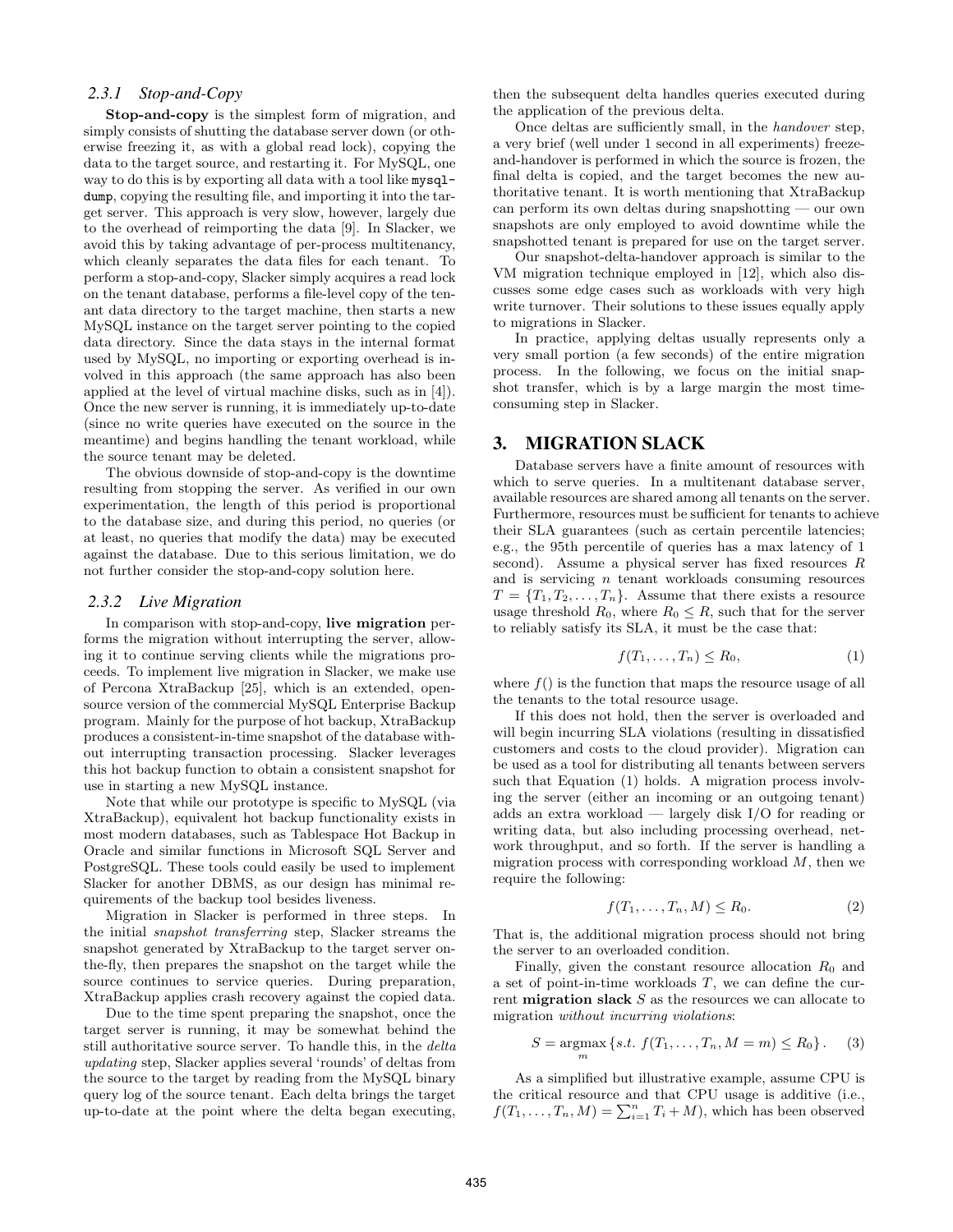

Figure 5: Transaction latency over time with no migrations (a) and under different migration rates  $(b)$ –(d).

in previous studies [7]. Then we have for the migration slack

$$
S = R_0 - \sum_{i=1}^{n} T_i.
$$
 (4)

There are many challenging issues in measuring migration slack, such as identification of the critical resource, monitoring of that resource, and derivation of the resource usage model (specifying the  $f()$  function). Fortunately, it turns out that we do not have to explicitly identify and model the slack. Since we mainly care about the impact of the migration on system performance (e.g., query latency), we can indirectly observe and exploit available slack.

## 3.1 Migration Throttling

We illustrate the slack by showing the system performance under different migration rates. The technique we use to control  $M$  (the cost of each migration) is **throttling**, or limiting the rate of transfer. Since the majority of the resource cost in migration is from reading, writing, or sending a large amount of data (roughly equal to the size of the database), we can effectively limit the workload of a migration by simply limiting the rate of data transfer.

In Slacker, we implement throttling by employing the Linux utility pv, which allows for limiting the amount of data passing through a Unix pipe. To throttle a live migration, we stream the output of XtraBackup (the database snapshot) into a pv process that limits the transfer rate appropriately, before passing the stream to the nc utility (or ssh if security is desired), which actually transfers the data across the network to the target machine. Since XtraBackup only processes the database as quickly as allowed by pv, this strategy effectively limits the resource usage of both CPU and I/O (both network and disk). Finally, pv allows for changing the throttling rate of an existing process, which allows us to dynamically change the throttling speed on a second or even sub-second level granularity.

#### 3.2 Slack Case Study

Here we present a case study that demonstrates both the existence of migration slack as well as the ability of throttling to exploit it. Our performance focus is transactionlevel latency, which is a common SLA metric in real systems [21]. We examine a fundamental case — a server with a single tenant and client workload, running a migration of that tenant to a second server. The workload consists of a mix of read and write queries against a 1 GB database we defer a more thorough discussion of our benchmark and experimentation framework to Section 5.

First we execute the workload against the tenant without any migration — this provides us with a baseline performance measure. A time series of transaction latencies (averaged over a sliding 3 second window to provide modest smoothing) is shown in Figure 5a. The baseline latency fluctuates around a mean of 79 ms, mostly depending on the amount of disk I/O that transactions are incurring vs the number of cache hits. However, it is clear from the overall trajectory that latency is flat and that performance is stable around the average latency.

Next, we rerun the experiment while simultaneously migrating the tenant and observe how its performance changes. Using Slacker, we perform a live migration to a second machine and throttle the transfer speed, first to 4 MB/sec. While performing the migration, we execute the same workload against the migrating tenant as before. The results of this run are shown in Figure 5b. Average latency increases modestly from 79 ms to 153 ms, but remains stable overall. For example, despite the brief latency blips present, this run satisfies an SLA specifying a max 500 ms latency in the 99th percentile. Thus, with such an SLA, we can say that this migration speed is below the available migration slack.

Next, we increase the migration speed to 8 MB/sec and repeat the experiment, the results of which are shown in Figure 5c. Average latency again increases from 153 ms to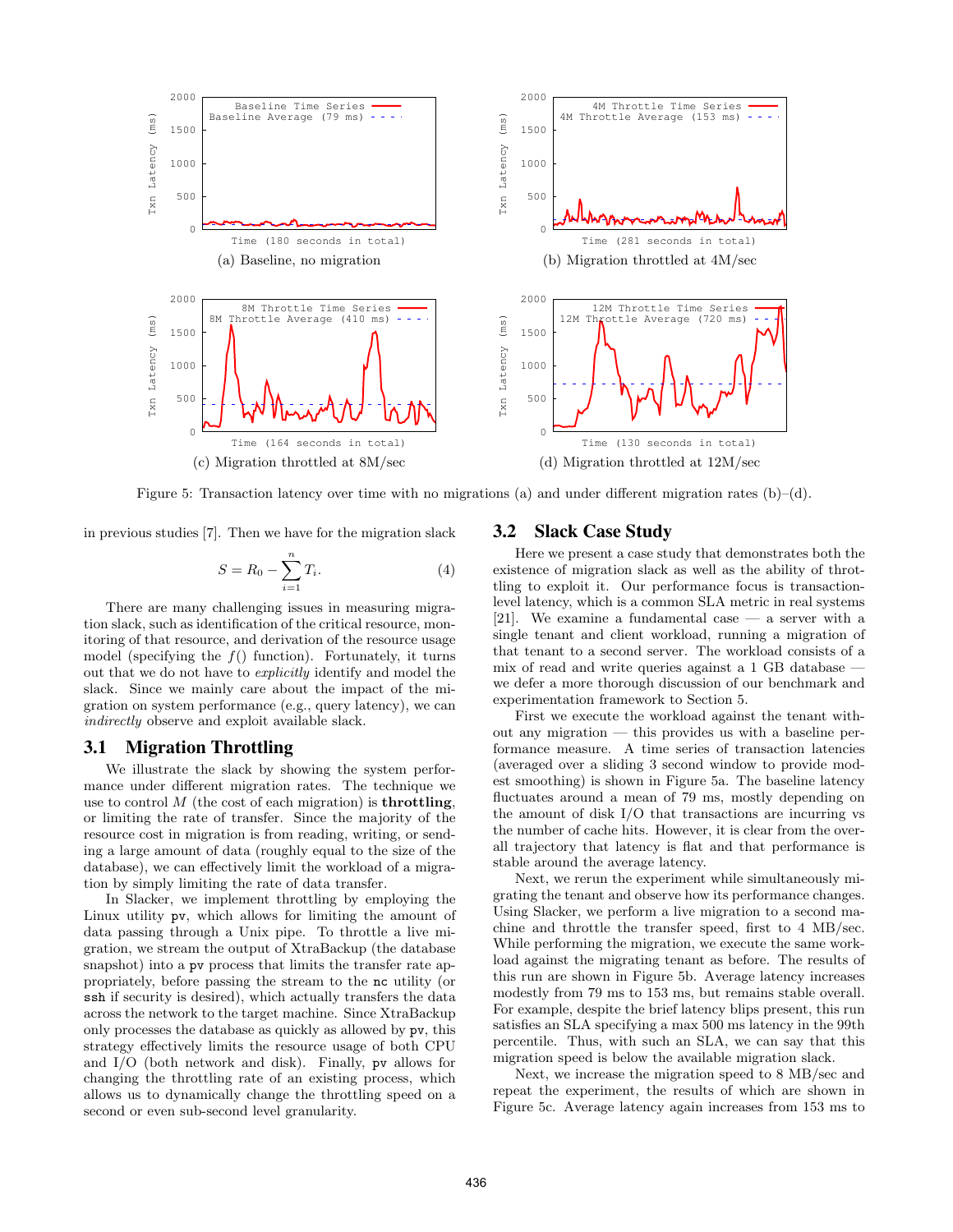

Figure 6: Transaction latency with a 16 MB/sec migration.

410 ms, and the magnitude of the brief latency peaks again increases, but latency is still fairly stable overall. As before, whether this new speed falls within available slack depends on the application SLA. For example, while this no longer satisfies the more restrictive 500 ms, 99th percentile SLA mentioned in the 4 MB case, a slightly relaxed SLA such as 1000 ms latency in the 90th percentile is still satisfied.

If we increase the speed yet again to 12 MB/sec, the same trends continue. As shown in Figure 5d, average latency again increases significantly to 720 ms, but even more notable are the large peaks and valleys, which swing between 200 ms and upwards of 1500 ms multiple times during the roughly 2 minute migration. At this migration speed, the total resource usage is very close to the server capacity, resulting in a query backlog during short-lived traffic bursts that recovers during the relatively idle periods between bursts.

Finally, we increase the speed once more to 16 MB/sec. As seen in Figure 6, this migration speed results in an overcapacity server that can no longer handle the steady-state query load over time. As a result, transactions queue faster than they can be serviced, causing latency to continuously increase until migration completes. This is a definitive sign that slack is exceeded, and violations are guaranteed to occur under any reasonable SLA.

## 3.3 Slack Tradeoffs

As demonstrated in the previous section, it is straightforward to identify an upper bound on the resource allocation that can be dedicated to migrations — this is the point at which latency steadily increases, indicating that the database is overloaded and cannot maintain both its workloads and migrations. However, as previously discussed, this is not necessarily the slack that should be used, since remaining under this limit presents a tradeoff between migration speed and transaction performance, including both average latency and latency stability. This tradeoff is demonstrated in Figure 7, which plots the average transaction latency and standard deviation of Figures 5a through 5d. This underscores the conclusion that increasing the migration speed increases both average latency and latency instability.

As a summary, in the previous case study, we presented a set of experiments demonstrating the existence of migration slack using throttling. We observe that increasing migration speed via throttling significantly increases the demand on the server, resulting in decreased database performance. Above a certain migration speed, the server is overloaded and latency becomes unbounded (a hard upper bound on slack). Beneath this threshold, determining actual slack to be exploited presents a tradeoff between migration speed and database performance, both in terms of average transaction



Figure 7: Trading off migration speed and workload performance while still (depending on SLA) within slack.

latency and the stability of this latency. The particular requirements of an SLA (e.g., acceptable latency levels) must be considered when determining the 'optimal' level of slack to exploit for migration.

However, note that while the total resource capacity  $R_0$ is fixed, T is not since tenant workloads may change over time, even during the process of migration. This means that in order to maintain Equation (2), we must be able to adjust  $M$  on-the-fly. The method of adjusting  $M$  is a key component of Slacker and is discussed below.

## 4. ADAPTIVE DYNAMIC THROTTLING

Here we apply the idea of migration slack to performing actual migrations in Slacker. We do so with the use of an automated, dynamic throttle, which allows us to (a) determine the speed of migration appropriate to the level of slack, and (b) adjust the speed of migration as the level of slack changes in real time. Control of the migration speed is managed by a proportional-integral-derivative controller (or PID controller), which is a widely-known feedback mechanism in control theory. We detail our controller design in this section and evaluate its performance within Slacker in Section 5.

#### 4.1 Dynamic Throttling

The workload evaluated in Section 3 was effectively static — as a result, the migration slack was also static. However, real workloads are rarely static, where there may be both long-term shifts and short-term bursts. Example causes of dynamic workloads include: day-to-day traffic patterns, e.g., diurnal periods of high activity (long-term), flash crowds resulting in a rapid increase and subsequent decrease in database traffic (short-term), increased background workload due to an incoming tenant migration or newly added tenant database (both short-term and long-term).

A well-chosen fixed throttle is a sound approach for a static workload. However, for a dynamic workload, any optimal migration speed may become suboptimal in the long term. If the server workload increases, the previous throttling speed may exceed the new level of slack, while if the server workload decreases, the migration may take longer to complete than necessary. Similarly, short-term burst during the duration of a migration process may render a pre-fixed migration speed inappropriate.

Our solution to this issue is using a dynamic throttle rather than a fixed throttle. By adjusting the migration speed on-the-fly, we can follow a changing level of migration slack while maintaining both high overall migration speed and consistent workload performance.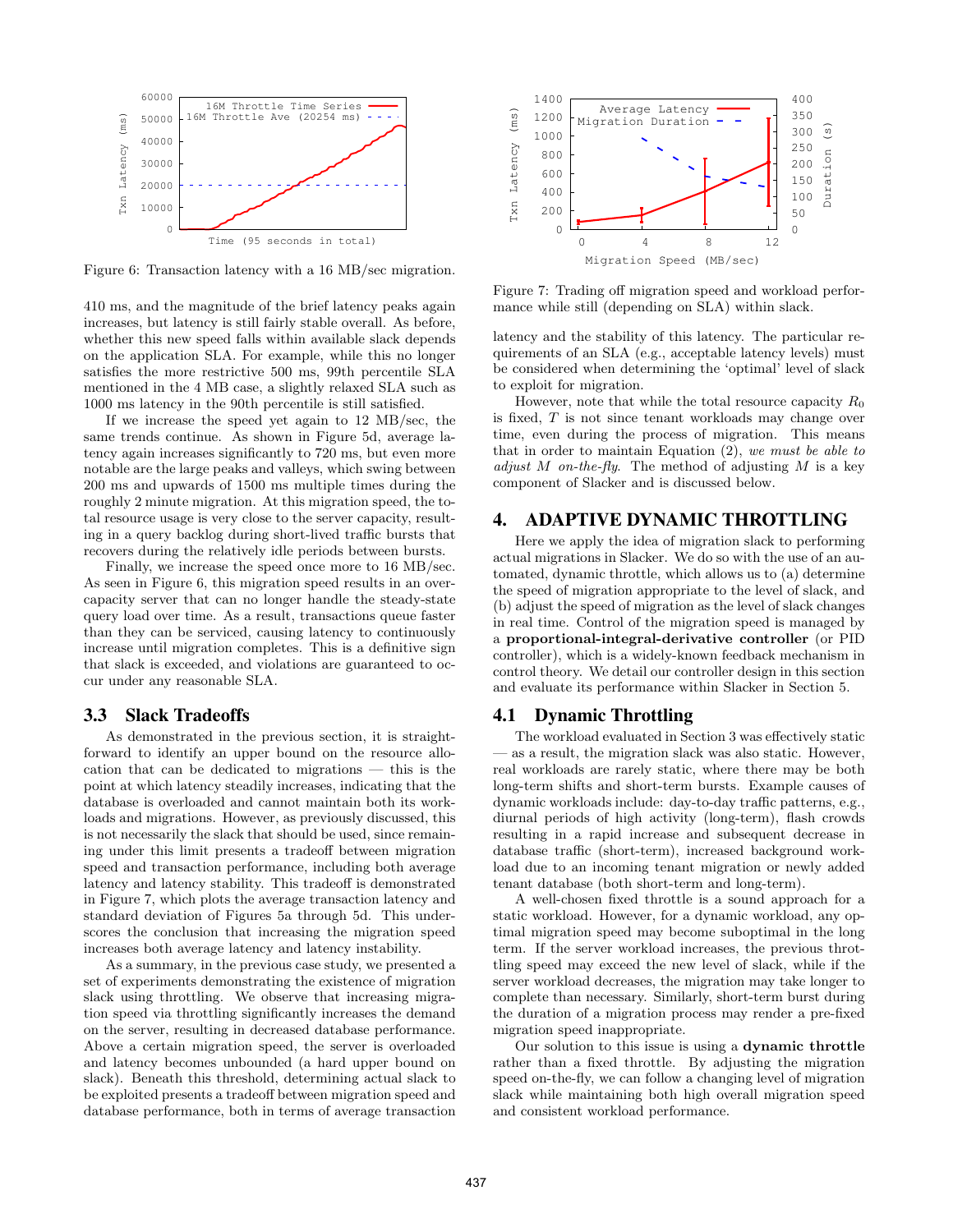

Figure 8: The architecture of the PID controller based dynamic migration in Slacker.

## 4.2 Throttle Control

Given the ability to dynamically vary the throttle, we still need a technique to actually set and adjust the throttle appropriately. Furthermore, it is important this technique be as automated as possible — that is, we do not want to require an operator such as a database administrator to manually control the migration speed. For controlling the throttle speed, we employ an automated technique based on a proportional-integral-derivative (PID) controller.

#### *4.2.1 PID Controller Overview*

A PID controller [13] is a well-known algorithm in control theory for driving a system actuator such that the system stabilizes around a particular setpoint. At a high level, a PID controller operates as a continuous feedback loop that, at each timestep, adjusts the output variable (the actuator) such that a dependent variable (the *process variable*) converges towards a desired value (the setpoint value). A simple example of a PID controller application is maintaining the temperature in a room. In such a scenario, the output variable is the amount of heat applied (e.g., run a heater at 25% or 50% strength), the process variable is the current room temperature (e.g.,  $65^{\circ}$ F), and the setpoint is the desired room temperature (e.g., 70 ◦F).

A block diagram of a PID controller is shown in the dashed box in Figure 8. At each timestep, the current process variable is compared against the desired setpoint. The new output of the controller is determined by three components of the error (the degree to which the process variable does not match the setpoint): a proportional, integral, and derivative component (scaled by parameters  $K_p$ ,  $K_i$ , and  $K_d$ , respectively). Roughly speaking, **P** corresponds to the current error, I corresponds to the past error, and D corresponds to the predicted future error. The output of the controller at time  $t$  with error  $e$  is given by the sum of the three components:

$$
out(t) = K_p e(t) + K_i \int_0^t e(\tau) d\tau + K_d \frac{de(t)}{dt}
$$
 (5)

The design, behavior, and tuning of general PID controllers is a broad area in itself — we mention several relevant references in Section 7.

#### *4.2.2 PID Controller for Migration*

We apply a PID controller to the problem of database migration in the following way (illustrated in Figure 8). As



Figure 9: Consuming slack with a PID controller.

discussed previously, the controller is in charge of determining the proper migration speed, so the output variable is the throttling speed adjustment (either speeding up or slowing down). For the process variable and setpoint, one approach could be to target available slack (e.g., a setpoint of zero unused slack). However, this approach would require calculating slack directly, a nontrivial problem in itself. Instead, we use current transaction latency as a indicator of available slack. The intuition behind this is as follows. As we increase the migration speed, the total server load similarly increases. So long as the migration remains under the available slack, average transaction latency will increase only modestly as the migration speed increases. However, around the point at which all slack is being used, latency will begin to display more significant increases. If we increase migration speed past this, slack will be exceeded and latency will increase very rapidly.

Thus, in order to ensure that we are using most slack without exceeding it, we configure our PID controller to target a certain average transaction latency. As shown in Figure 9, the process variable is the current average transaction latency, and the setpoint is the target latency. The setpoint indicates an efficient use of available slack while still maintaining acceptable query performance. Thus, the behavior of the PID controller is to ramp up the speed of migration until transaction latency is close to the setpoint, then maintain that latency over time by adjusting the throttling speed as necessary. In other words, using the illustration in Figure 9, we observe the transaction latency (the  $y$  value) and try to stay in the acceptable region (along the red curve while staying within the green circle), which is achieved by dynamically controlling the migration speed (the x value).

The controller will avoid migrating so fast as to cause unacceptable performance (as determined by the setpoint), but will aggressively migrate as fast as possible so long as the current level of performance is within acceptable levels. Of course, the efficacy of this approach depends heavily on a suitable setpoint setting. More specifically, the setpoint must be high enough to consume most available slack, but low enough to maintain reasonable performance. We present experiments demonstrating the importance and effects of the setpoint in Section 5.

#### *4.2.3 PID Controller Implementation*

We implement the controller design shown in Figure 8 in Slacker to manage migration speeds. The input to the controller at each timestep consists of the current average transaction latency over a small sliding window of time. The size of the sliding window provides some useful smoothing to stabilize the controller input, since individual transac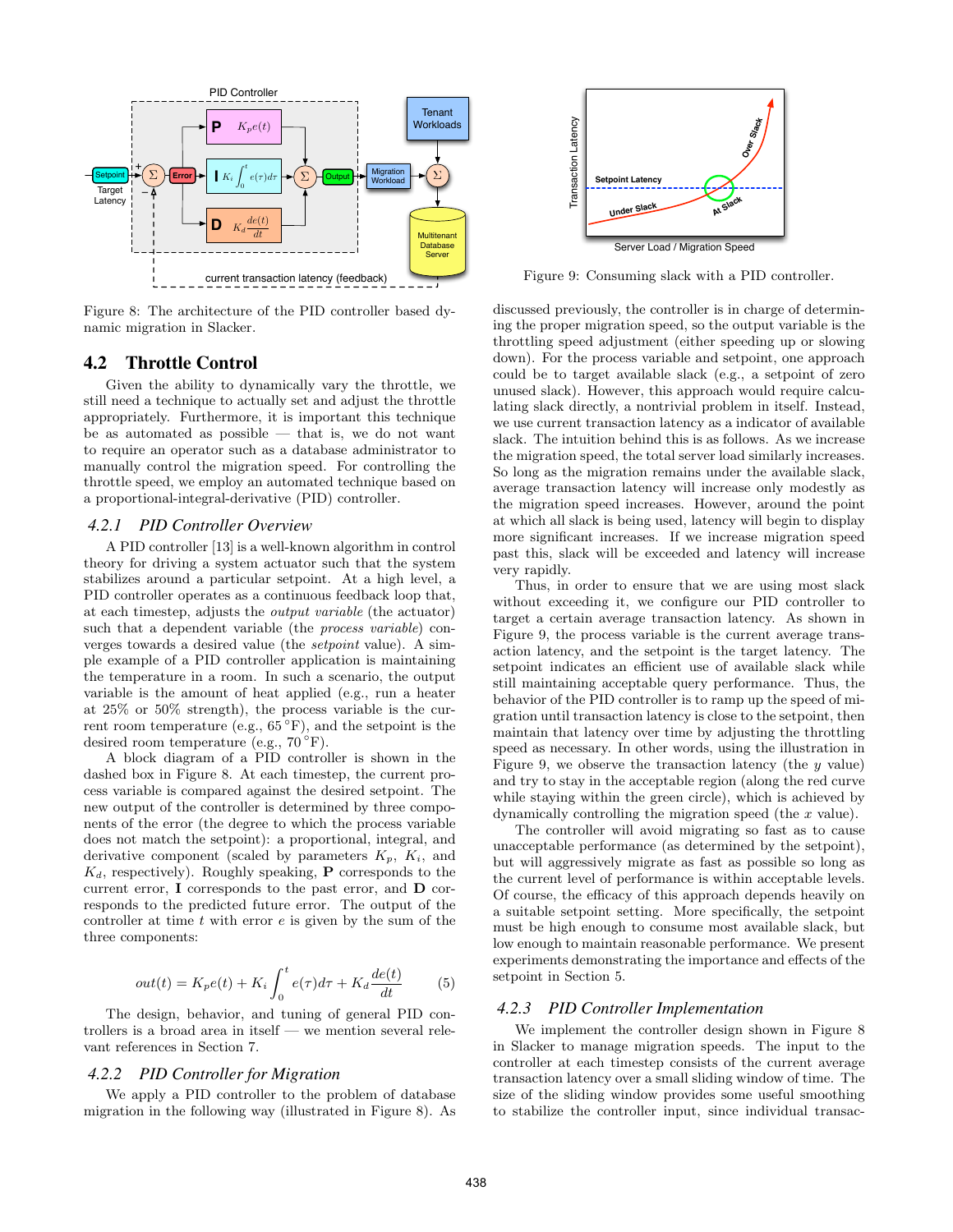tion latencies can vary significantly. We empirically found 3 seconds to be a reasonable window size, with a 1 second timestep. In other words, once every second, the controller is given the average transaction latency over the past 3 seconds (this is the current 'process variable' value) and outputs the new throttling speed as a percentage of the maximum possible throttling speed.

Since the integral component of the controller takes past error into account, problems can occur if the process variable is far from the setpoint for an extended period. This can easily happen in Slacker if the server is not heavily loaded to begin with  $-$  it may be the case that, even running the migration at full speed, transaction latencies stay well under the setpoint. We prevent an accumulation of past error (known as 'integral windup') by employing a PID velocity algorithm — this is an alternative form of the classical algorithm that outputs a delta rather than an absolute value at each timestep and does not use a sum of past errors, thus avoiding integral windup.

We manually tune the three parameters of the controller scaling the three error components  $(K_p, K_i, \text{and } K_d$  in Equation 5). We found that relative to  $K_p$ ,  $K_i$  needed to be relatively small and  $K_d$  relatively large owing to the slow reaction speed of transaction latency to a change in the migration speed. A larger  $K_d$  and smaller  $K_i$  serve to both slow the rate of change in the migration speed and help prevent overshooting the 'correct' speed, stabilizing the overall latency and reducing the degree of oscillations.

## 5. EVALUATION

We evaluate the performance of Slacker using our dynamic throttling technique on a live testbed. We have three primary migration objectives:

- 1. Workload performance. First, we want Slacker to maintain acceptable workload latencies while performing simultaneous migrations. In the context of Slacker's dynamic throttling, this means that latencies do not significantly exceed the setpoint latency.
- 2. Migration speed. Second, we want Slacker to achieve a high migration speed by making efficient use of available migration slack. However, this should be subject to (1), so that we minimally impact workload performance.
- 3. Flexibility. Finally, we want Slacker to gracefully handle a dynamic workload. We should be able to quickly and efficiently adapt to a new workload environment without significantly degrading (1) or (2).

To compare dynamic migrations with a simpler baseline, we also evaluate migrations in Slacker using a fixed throttle. For this, we manually set the throttle at the start of migration and do not adjust it for the duration of the migration.

## 5.1 Experimental Framework

Our experimental setup consists of a testbed running the Slacker prototype and a database benchmark used as client workloads during evaluation. We overview each piece below.

#### *5.1.1 Prototype Testbed*

Our testbed consists of quad-core 2.4 GHz Xeon servers with dedicated local disks running CentOS 5.6 and Linux



Figure 10: The Slacker/YCSB evaluation framework.

kernel version 2.6.18. Our database backend consists of multiple instances of MySQL 5.1.57, while Slacker itself runs on Java 6 and uses XtraBackup 5.1 for database snapshotting during migration. Each MySQL instance is provided a dedicated block of memory to prevent competition between tenants. During evaluation, the primary Slacker server initiates migrations of local tenants to a second Slacker server, while a third server executes benchmark workloads (discussed in the following section) against the primary and/or secondary server. All three servers are connected via gigabit Ethernet.

The PID controller operates as a module within Slacker during migration, and continuously tunes the speed of migration by interacting with pv processes spawned by Slacker.

#### *5.1.2 Tenant Database Benchmark*

For benchmarking tenants during migration, we employ a heavily modified version of the open-source Yahoo Cloud Serving Benchmark (YCSB) [5]. YCSB was originally developed for benchmarking key-value stores rather than traditional relational databases, so we begin with a version augmented for transactions used in [8] and [10]. Each transaction consists of a serial set of basic database operations (SELECT, UPDATE, INSERT, etc.) selected from a preset operation distribution. Our primary benchmark workload consists of 10-operation transactions issued to a 1 GB prepopulated database. Each operation is selected at random with 85% reads and 15% writes applied to random table rows. Since disk  $I/O$  (particularly random  $I/O$ ) is both the most difficult resource to partition and often a particularly stressed resource in databases, we set the InnoDB buffer size to only 128 MB to ensure a high degree of disk activity.

We further modify the YCSB benchmark by replacing the included closed workload generator with an open workload generator [20]. Rather than coupling query generation to query completion (in which a new query arrives each time one completes), we instead generate queries according to a Poisson distribution with mean inter-arrival time  $\lambda$ . By adjusting  $\lambda$ , we control the query arrival rate and thus the workload intensity sent to the database. We fix the workload multiprogramming level (MPL) at 10 and queue requests that arrive but cannot be immediately serviced by an available client thread. The latency of a transaction is simply the sum of the time spent in queue and the transaction execution time at the database (in practice, the queue time is minimal unless the server is heavily overloaded).

For benchmarking a multitenant server, we create a separate database for each tenant, then run multiple parallel instances of our benchmark (one benchmark per tenant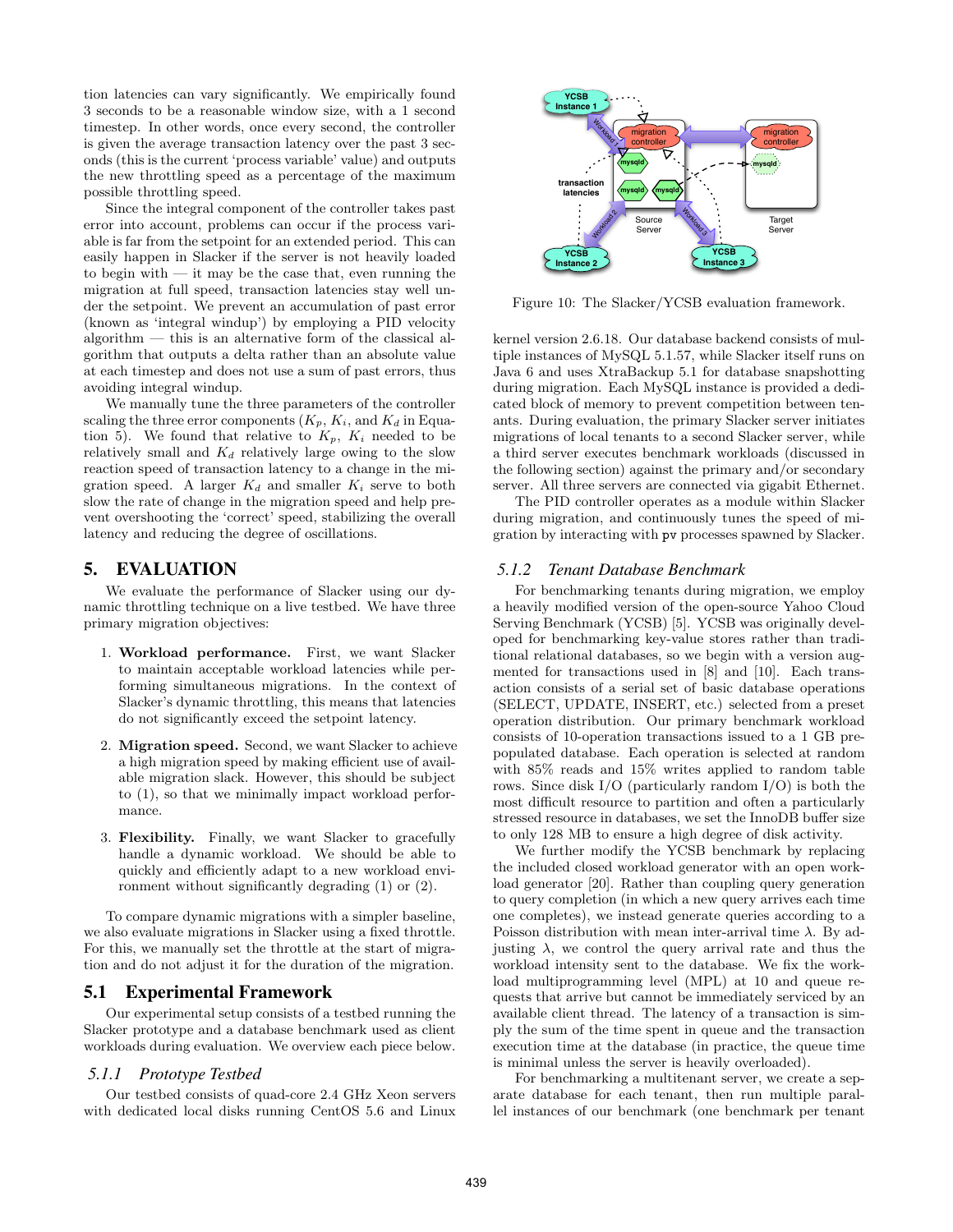

Figure 11: (a) Latency with varying fixed throttling rate vs. dynamic migration speed with varying setpoints and (b) achieved latencies compared to setpoint latencies.

database). Each benchmark is entirely independent and can have its own query arrival rate, operation distribution, and so forth. An example of the complete evaluation framework (with three tenants) is shown in Figure 10.

#### 5.2 Baseline Performance

To establish baseline performance, we first run the benchmark workload with a variety of fixed throttles ranging from 5 MB/sec to 30 MB/sec. This is similar to the case study presented in Section 3.2, although the migration slack is different owing to a lower query arrival rate and smaller buffer size. While the workload is running, we migrate the tenant to a second server and record the transaction latency during the migration. The results are shown in Figure 11a (the red curve). As expected, latency is both low and stable at low throttling speeds, and increases as the throttle is increased. Around 25 MB/sec, migration slack is exceeded, and latency variance (that is, the severity of latency spikes) increases dramatically, followed by strictly increasing latency as transactions queue.

#### 5.3 Dynamic Slack Utilization

Next, we perform the same migration using Slacker's dynamic throttle controlled by the PID controller. Here, we do not set the throttling speed at the start of migration, but simply let the PID controller adjust the speed on-the-fly and record the average throttling speed over the entire duration of migration<sup>1</sup>. We run the dynamic migration using latency setpoints ranging from 500 ms to 5000 ms in 500 ms increments (recall that the setpoint is the latency targeted by the PID controller). The results of these tests are shown in Figure 11a (the lower curve).

As the setpoint is increased from 500 ms (the left-most Slacker point), the average throttling speed increases dramatically at first – from 6.1 MB/sec at 500 ms to 12.6 MB/sec at 1000 ms, then gradually to 18.7 MB/sec at 2500 ms. This is because the lowest setpoints are not significantly above the baseline transaction latency — as a result, throttling must be very conservative to maintain the setpoint latencies. However, once the setpoint is increased past around 3500 ms, the throttling speed stops noticeably increasing. This is a good indication that this observed limit (roughly 23 MB/sec) is a near approximation of the true migration slack (corroborated by the results of the fixed throttle), and

this slack is effectively captured by a setpoint of around 3500 ms. Lower setpoints do not capture quite as much slack but will result in lower latencies (since the controller will by definition act more conservatively).

In summary, increasing the setpoint results in higher migration speed to a point, since it provides a buffer against query bursts. However, this ultimately provides only diminishing returns, since migration speed will never exceed the available slack. This demonstrates that Slacker is able to operate within the available slack regardless of the particular setpoint latency.

#### 5.4 Latency Maintenance

Finally, we examine how closely Slacker achieves (does not exceed) the setpoint latencies. Figure 11b adds a third line showing the actual latency (and standard deviation) achieved for each of the setpoints. We observe that the achieved latencies is very close to the setpoint latencies — in all cases, the difference is less than 10%. This demonstrates that Slacker's PID controller is able to effectively match the desired transaction performance without overshooting and potentially causing SLA violations. Furthermore, we see that the latency variance is lower in the case of Slacker than in the case of a fixed throttle of the same overall speed this demonstrates that at a given migration speed, Slacker both decreases the average latency during migration and stabilizes latency as well, since the dynamic throttle responds to query and/or resource usage bursts by temporarily decreasing migration speed.



Figure 12: Throttle and latency time series (1000 ms setpoint latency).

The reactivity of the PID controller to the workload behavior is shown in Figure 12, in which we show a time series

<sup>&</sup>lt;sup>1</sup>For the PID controller parameters, we use  $K_p = 0.025$ ,  $K_i = 0.005$ , and  $K_d = 0.015$ . We discuss these parameters in Section 6.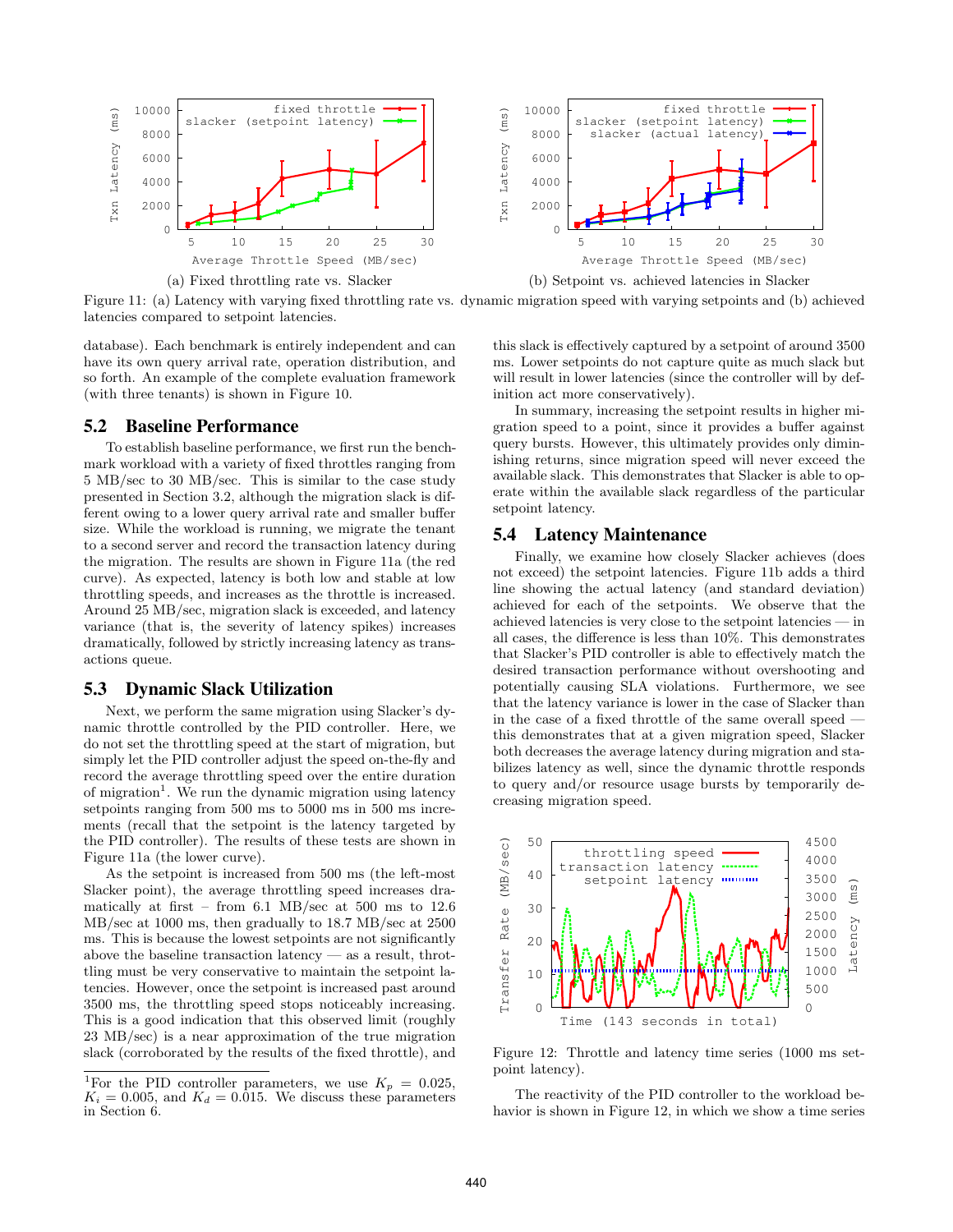

Figure 13: (a) Slacker performance under dynamic workloads. (b) Slacker performance in a multitenant database server.

of the dynamic throttling speed during the 1000 ms setpoint migration. Alongside the throttling speed, we plot the scaled latency of current transactions and the controller setpoint. It is evident that the throttling speed is roughly an inverse of transaction latency. During brief bursts of high latency (such as near the start of migration), Slacker decreases migration speed, sometimes even pausing migration entirely to allow the database to recover. Similar, during periods of low latency (such as in the middle of migration), Slacker capitalizes on the opportunity to increase migration speed.

In summary, Slacker achieves actual transaction latencies within 10% of the target setpoint latencies, while achieving significantly higher migration speeds at these latencies than when operating with a fixed throttle. Slacker also reduces latency variance compared to a fixed throttle operating at the same average speed. This demonstrates Slacker's effectiveness at exploiting periods of lower activity to speed migration and maintaining performance during periods of higher activity by slowing migration.

#### 5.5 Dynamic Workloads

Another important aspect of Slacker's dynamic throttle is its ability to adapt not just to short-term workload variations, but to longer-term variations as well. To evaluate this, we begin a migration and workload as before, then increase the query arrival rate by 40% after one minute (while the migration is still in progress). We run this experiment both with Slacker and a fixed throttle that achieves an equivalent migration speed and plot the results in Figure 13a.

Before the workload increase, both approaches achieve relatively stable latency. Afterward, however, the amount of slack is significantly decreased, and only Slacker is able to respond. In the case of the fixed throttle, performance rapidly degrades as the database is unable to handle both the migration and the new workload, and requests begin to queue. In the case of Slacker, migration speed is simply decreased to fit within the reduced slack, and latency is maintained close to the setpoint (1500 ms) while the migration completes.

In summary, we see that a fixed throttle may perform poorly in the presence of a changing tenant workload by failing to adjust to a new level of slack. In contrast, Slacker quickly adapts to a changing workload and maintains the desired level of performance while continuing the migration.

#### 5.6 Multitenant Migrations

Although our experiments have focused on migration in a single-tenant environment, there is nothing in Slacker that

is specific to this scenario. For a multitenant environment, Slacker simply computes latency averages across all tenant databases, including those both involved and not involved in migration. This approach assumes that SLAs are assigned per-server (as opposed to per-tenant), but this is not a particularly unrealistic assumption. We evaluate a 5-tenant scenario by creating five tenant databases and running five independent workloads, one to each of the tenants. The total server workload (the sum of the individual tenant workloads) is the same as before. We then migrate only a single tenant, while the other four continue to execute their workloads and are oblivious to the migration taking place. The average performance across all tenants (for both Slacker and the equivalent fixed throttle) is shown in Figure 13b. As in the single tenant case, we see that Slacker performs well — latency is maintained close to the setpoint, and absolute latency is significantly below the fixed throttle case.

#### 6. PARAMETERS AND EXTENSIONS

In this section, we discuss appropriate settings of parameter values as well as several natural extensions to Slacker not previously discussed.

#### *Choosing the Setpoint Latency*

One important parameter in Slacker is the transaction latency setpoint, As shown previously, a lower setpoint results in a longer migration duration, which may suggest using a setpoint equal to the maximum value allowed under the SLA. However, there are two risks in such a greedy setpoint. First, as we have shown in the previous section, higher setpoints do not expedite the migration process beyond a certain point due to the limited availability of migration slack. Increasing beyond this point simply increases oscillations – this 'knee point' effect is illustrated in Figure 9 as well as empirically observed in Figure 11. A second risk is that, as shown in Figure 11b, higher setpoints generally result in higher variance in transaction latencies during the migration. This is undesirable since high variances will degrade performance in terms of percentile latencies.

Therefore, to choose an appropriate setpoint, historic latency distribution trends, SLA flexibility, and the relative importance of rapid migration speed should all be considered. For example, an environment in which migrations must be completed very quickly is more suited to an aggressively high setpoint, while an environment in which latency stability is most important is more suited to a conservatively low setpoint.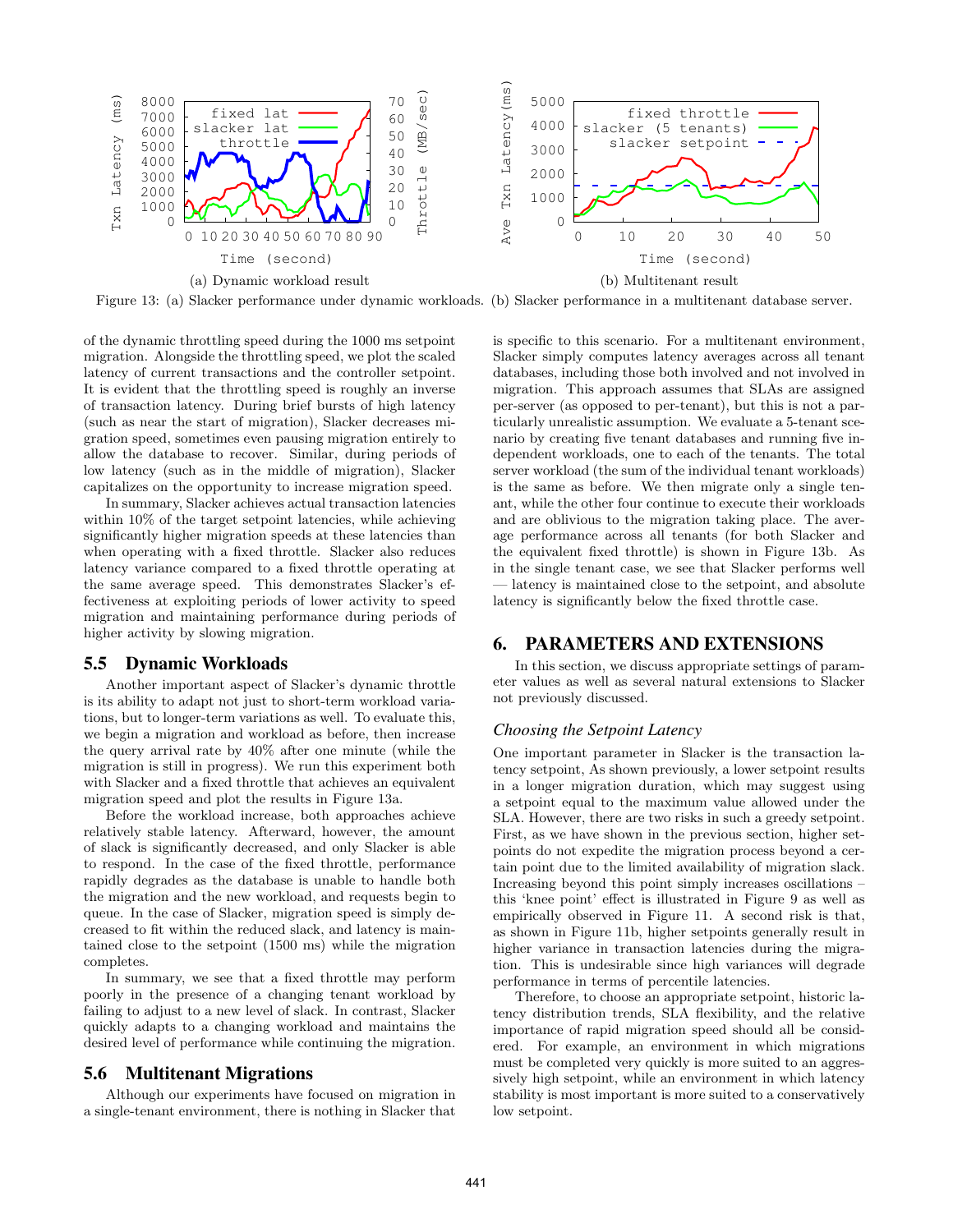## *Choosing the PID Parameters*

There are many standard approaches for choosing the parameters for a PID controller. We mention several of these approaches in Section 7. In the implementation of Slacker, we began with a well-known approach, the Ziegler-Nichols method [28], and applied some manual tuning on top of this. Slacker can easily incorporate more sophisticated control methods for these parameters, which may be used as dropin replacements for the present fixed values. One model is adaptive control, which has been used successfully in resource management for virtual machines [18]. This allows PID parameters to be learned online and adapted to the situation in real time.

## *Throttling Both Source and Target*

A simple variant on the multitenant migration provided by Slacker is one in which we consider both the source server (on which the tenant currently resides) and the target server (to which the tenant is moving). While we have focused only on the source server thus far, a migration similarly impacts the target server and may interfere with preexisting tenants.

We have implemented a version of Slacker that accounts for this case by considering transaction latencies on both the source and target server — at each timestep, the PID controller is simply provided the max of the source and target latencies. This means that whichever server has the least amount of slack will be responsible for determining the throttling rate (and this may change during the course of migration). Similar results have been obtained with this version of Slacker but are omitted due to space constraints.

## *Other Multitenant Levels and Migration Solutions*

In this paper, we focused on the shared-server-private-instance level of multitenancy. Other levels are possible, such as shared-process and shared-database [22, 27, 9, 26]. Slacker can be easily extended to handle such sharing levels as long as appropriate hot backup tools are available – e.g., the Percona variant of MySQL offers table-level hot backup [25].

Slacker may also be used with other migration techniques entirely, such as those proposed in [8, 10]. In particular, any migration solution that permits throttling, and hence can limit resource consumption by the migration process, can potentially be substituted into the Slacker framework.

# 7. RELATED WORK

## *Migration Techniques*

The concept of migration in computer systems is an old one [19]. Process migration has seen limited practical use, however, due in large part to dependencies on largely immobile resources, such as file descriptors and network connections [16]. The increasing prevalence of virtualization has resulted in renewed interest in migration at the virtual machine (VM) level. An early technique for migrating VMs in a 'live' manner was presented in [12], which proposed the use of iterative 'rounds' of copying disk and memory deltas while the source VM continued to execute. Once the source and target were closely in sync, a brief handover occurs and the final delta is applied, resulting in minimal downtime. This basic technique has been shown to be robust in real scenarios, and has been implemented in the popular Xen VMM [2] as a way to migrate tenant VMs.

## *Database Migration*

Since VM migration is heavyweight, a substantial amount of work has also been done in migrating specific types of applications, such as databases. The basic 'stop and copy' approach can be simply applied to a database by simply copying data files to the target machine or using a tool such as mysqldump [15]. This type of approach can also be applied to dynamic database provisioning, such as in Dolly [4]. More sophisticated database migration strategies that are live include systems such as Zephyr [10] and Albatross [8]. Zephyr's technique transfers a minimal 'wireframe' of the database and then pulls pages on demand from the source to the target, while executing transactions on both the source and target, thereby avoiding any significant downtime.

Our work is differentiated from systems of these types by focusing on the interference from migration both on the moving tenant and neighboring tenants. We also consider not only availability (i.e., minimizing downtime) but latency guarantees as well with a dynamic workload. We are not aware of other works that extensively study these issues, particularly when a full-speed migration may be harmful (even though availability is unchanged). Finally, since Slacker operates at the middleware level, it can easily be applied to an off-the-shelf underlying DBMS.

# *Migration Throttling*

Throttling a migration to reduce interference from the migration itself has been employed in a cursory manner but has not been extensively studied. The VM live migration approach in [12] employs simple dynamic rate limiting but focuses on minimizing copy bandwidth and strictly increases, hence ignoring the potential effects of a changing background workload. The wide-area migration approach in [3] uses a simple heuristic write throttle to handle write-intensive workloads, but only considers an availability SLA rather than also considering latency. The migration implementation in Xen was extended in [14] to throttle the migrating tenant rather than the migration itself, thereby reducing bandwidth and the final downtime period. The tradeoff of migration speed with interference is mentioned briefly in [10] but not studied. Additionally, one issue with on-demand approaches such as in [10] is that throttling is problematic, since slowing on-demand pulls exacerbates latency rather than mitigating it as in a throttled background transfer.

# *PID Controllers*

Proportional-integral-derivative controllers have a long history in industrial control systems, and are widely used in many systems [13]. Common variants on the classical PID controller include systems in which one or more of the components are left out (e.g., a P controller or a PI controller). Effective methods for tuning PID controllers are an active area of work, with some methods dating back decades, such as the well-known Ziegler-Nichols method [28]. A more recent overview of PID control system design and tuning is given in [1]. PID control systems are most often used in systems with physical actuator, such as maintaining pressure or temperature. In the database area, PID control has been used in load shedding in stream databases [24]. We believe that our work presents a novel use of PID controllers in conjunction with migration and system performance. We are not aware of any other applications of PID controllers to problems in this space.